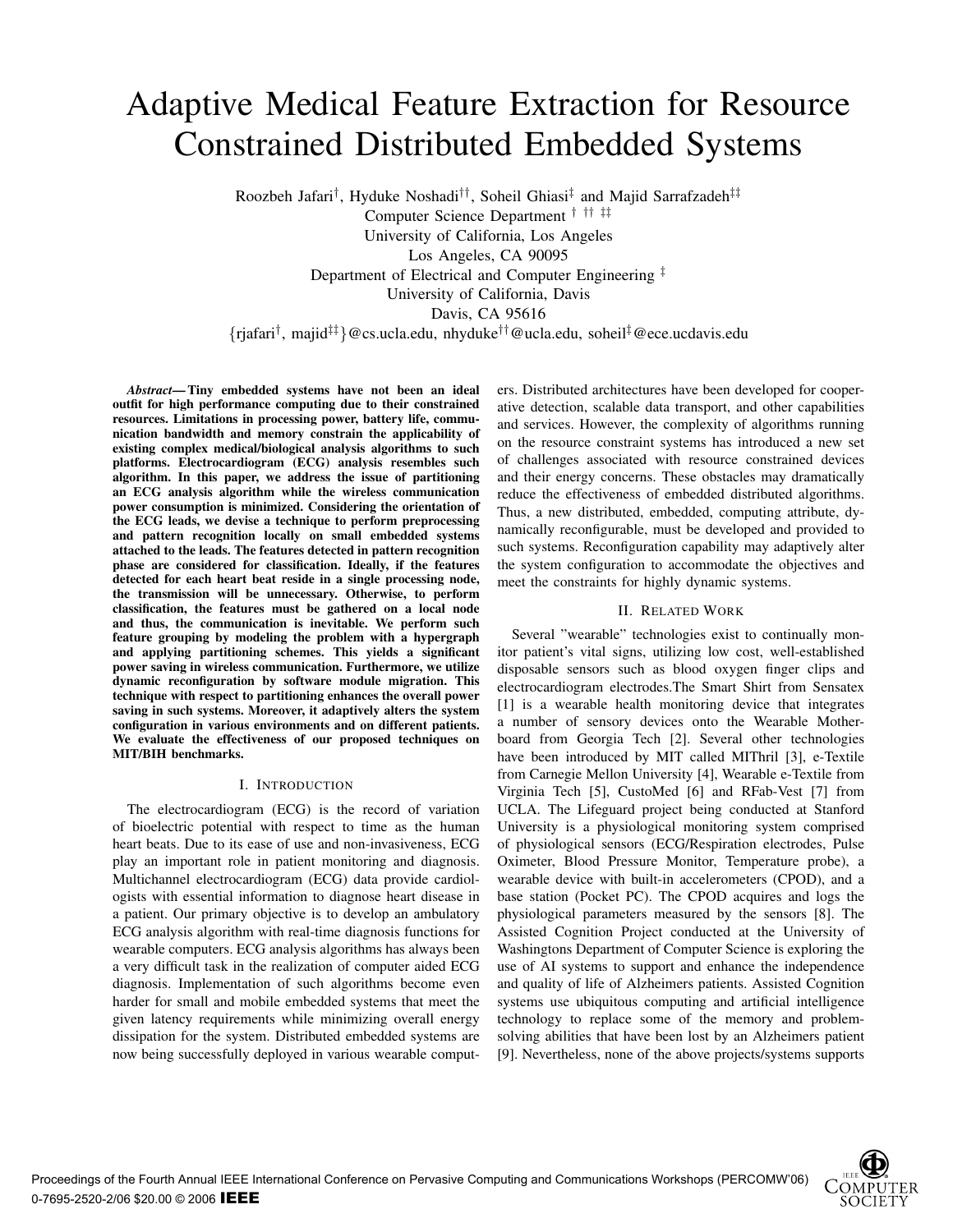

Fig. 1. ECG Analysis Schematic

the concept of scalability and adapting complex processing algorithms.

### III. AUTOMATED FEATURE SET DETECTION

Given the goal of classifying objects based on their attributes, the functionality of an automated pattern recognition system can be divided into two basic tasks: the description task generates attributes of an object using feature extraction techniques, and the classification task assigns a group label to the object based on those attributes with a classifier.

There are two different approaches for implementing a pattern recognition system: statistical and structural. Each approach utilizes different schemes within the description and classification tasks which incorporates a pattern recognition system. Statistical pattern recognition [10][11] concludes from statistical decision theory to discriminate among data from different groups based upon quantitative features of the data. The quantitative nature of statistical pattern recognition, however, makes it difficult to discriminate among groups based on the morphological (i.e., shape-based or structural) subpatterns and their interrelationships embedded within the data. This limitation provided the impetus for the development of a

structural approach to pattern recognition.

Structural pattern recognition [12][13] relies on syntactic grammars to discriminate among data from different groups based upon the morphological interrelationships (or interconnections) present within the data. Structural pattern recognition systems have proven to be effective to image data as well as time-series data.

We have ported an accurate ECG processing algorithm based on structural pattern recognition onto our processing units (dot-motes) [14]. The algorithm consists of three stages: preprocessing, pattern recognition and classification. We perform the preprocessing and pattern recognition locally and within close proximity to the ECG leads. The preprocessing includes filtering while the pattern recognition includes heartbeat detection (through the QRS complex detection), segmentation as well as feature extraction. Once the features are extracted, they will be processed for classification.

The filtering is performed by finite impulse response (FIR) filters with cut-off frequencies of 5-200 Hz. The heartbeat detection is implemented with a QRS detector based on the algorithm of Pan and Tompkins [15] with some improvements that employs slope information. The scheme proposed by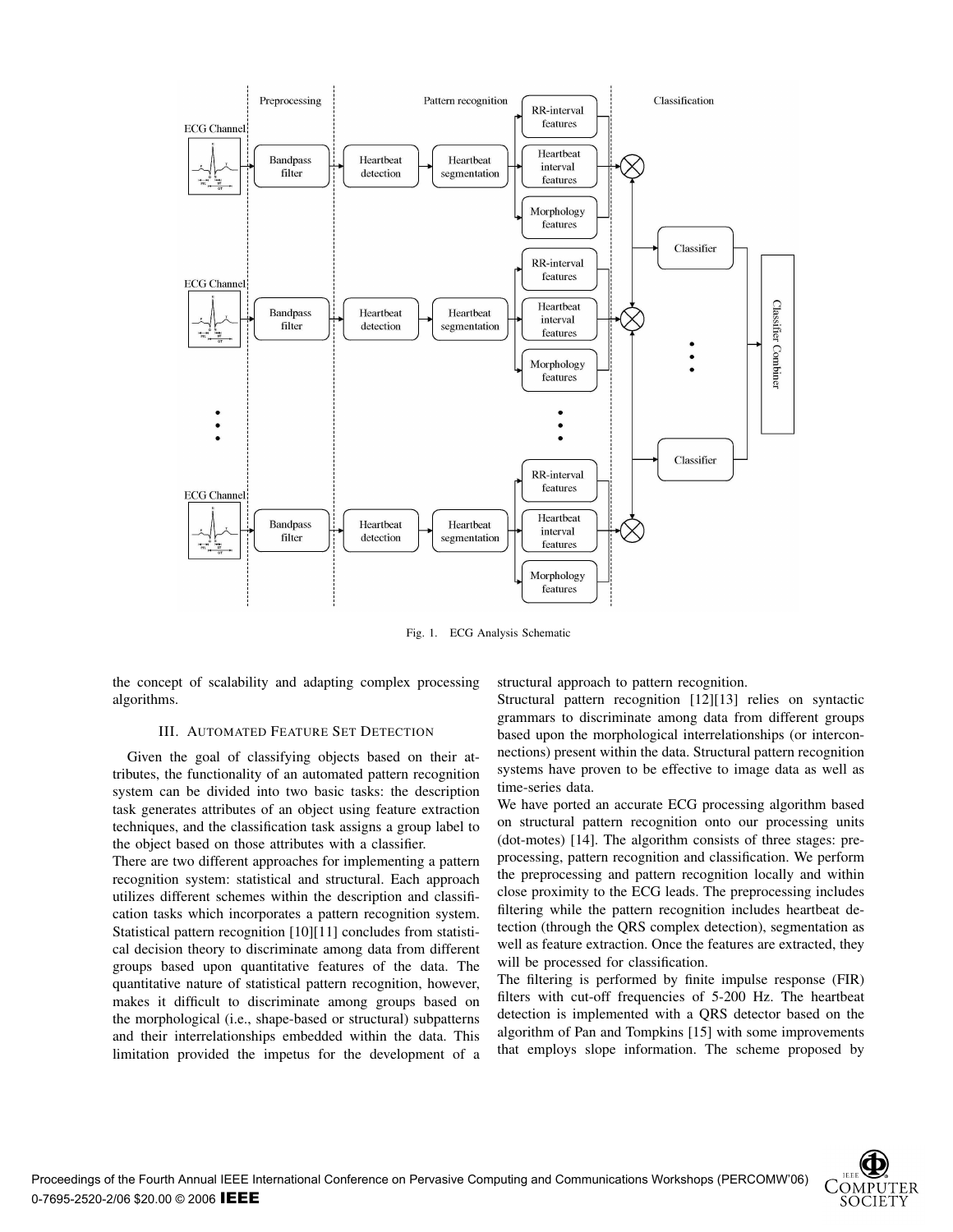Laguna et al [16] was used to extract the fiducial points. Consequently, features relating to heartbeat intervals and ECG morphology were calculated for each heartbeat. The list of features is included in Table I and are based on [17] with minor additions.

We extracted a total of 17 features from the ECG signals,

| Group label         | <b>Features</b>                        |
|---------------------|----------------------------------------|
| <b>RR</b> Intervals | Pre-RR interval                        |
|                     | Post-RR interval                       |
|                     | Average-RR interval                    |
|                     | Local Average-RR interval              |
| Heartheat Intervals | <b>ORS</b> duration                    |
|                     | T wave duration                        |
|                     | PR duration                            |
|                     | ST duration                            |
|                     | OT duration                            |
| Morphology 1A       | ECG Morphology (10 samples)            |
|                     | between Q and S                        |
| Morphology 1B       | Normalized ECG Morphology (10 samples) |
|                     | between Q and S                        |
| Morphology 2A       | ECG Morphology (10 samples)            |
|                     | between S and T wave offset            |
| Morphology 2B       | Normalized ECG Morphology (10 samples) |
|                     | between S and T wave offset            |
| Morphology 3A       | ECG Morphology (9 samples)             |
|                     | between $R-50ms$ and $R+100ms$         |
| Morphology 3B       | Normalized ECG Morphology (9 samples)  |
|                     | between $R-50$ ms and $R+100$ ms       |
| Morphology 4A       | ECG Morphology (8 samples)             |
|                     | between $R+150$ ms and $R+500$ ms      |
| Morphology 4B       | Normalized ECG Morphology (8 samples)  |
|                     | between $R+150ms$ and $R+500ms$        |
|                     |                                        |

TABLE I

FEATURES CATEGORIZED BY GROUPS THAT CONSIDERED IN THE STUDY

and each derives from one of the groups in Table I. Our objective is to minimize the communication among processing nodes before the classification phase, therefore, this study does not investigate the problem of classification and we did not implement a classifier for our platform. However, any classifier suitable for suitable for small embedded systems may be deployed.

#### **Feature Detection Delays** M<sub>1B</sub> N<sub>2</sub>B A3B VI3A VI4A  $M2A$ M4B nealBRT 100000 TwaveT AvRRT 10000 ā STT Post<sub>R</sub> PRT Delay (CPU cycles) 1000 100  $10$

Fig. 2. ECG Feature Detection Delays Extracted in Profiling Phase To measure the execution delay of our heartbeat detection and feature extraction system, we used Avrora [18], a microcontroller simulator framework developed at UCLA. For our experiments, we implemented a program monitor on Avrora that generates a control flow graph (CFG) while measuring the execution frequency and delay of each basic block. Function delay is measured as the duration when execution enters a function to when execution exits. Calls to other functions are accounted for, while interrupts are not. Function delays measured are represented in Figure 2.

#### V. TARGET ARCHITECTURE MODEL

Networked sensor nodes containing small, often batterypowered embedded computers can densely sample phenomena that were previously difficult or costly to observe. Sensor nodes can be placed anywhere on a patients body [6] [7]. Due to the mobility of such systems, wireless sensor networks are expected to be both autonomous and long-lived, surviving environmental hardships while conserving energy as much as possible. It is well-known that the amount of energy consumed for a single wireless communication of one bit can be many orders of magnitude greater than the energy required for a single local computation. Thus, we focus our analysis to the energy used for wireless communication. In our model, since all the node are placed within close proximity of each other, we assume they communicate directly and multi-hop communication is not required. Therefore, the total energy consumed for in-network communication is:

$$
\varepsilon(n) = b(n) \times e(n) \tag{1}
$$

where  $b(n)$  is the number of packets transmitted and  $e(n)$ is the average amount of energy required to transmit one packet. In our design, we consider Collision Free Model (CFM) which simplifies the programming by abstracting all details of low level channel contention and packet collision away from the algorithm designers. By abstracting reliable communication as an atomic operation, programming based on CFM bears resemblance to existing algorithm design in parallel and distributed computation. CFM does not really capture the impact of packet collision that distinguishes wireless communication from wired communication, which makes performance analysis under CFM not very accurate. However, for the sake of simplicity, we consider CFM in our design.

#### VI. DYNAMIC RECONFIGURATION

Our target operating system is SOS, a new operating system for mote-class sensor nodes that takes a more dynamic point on the design spectrum [19]. SOS consists of dynamically-loaded modules and a common kernel, which implements messaging, dynamic memory, and module loading and unloading, among other services. Dynamic reconfigurability is one of our primary assumptions. In the domain of embedded computing, reconfigurability is the ability to modify the software on individual nodes of a network after the network has been deployed and initialized. This provides the ability to incrementally update the sensor network after it is deployed, add new software modules to a sensor node or remove unused software modules when

## IV. SOFTWARE PROFILING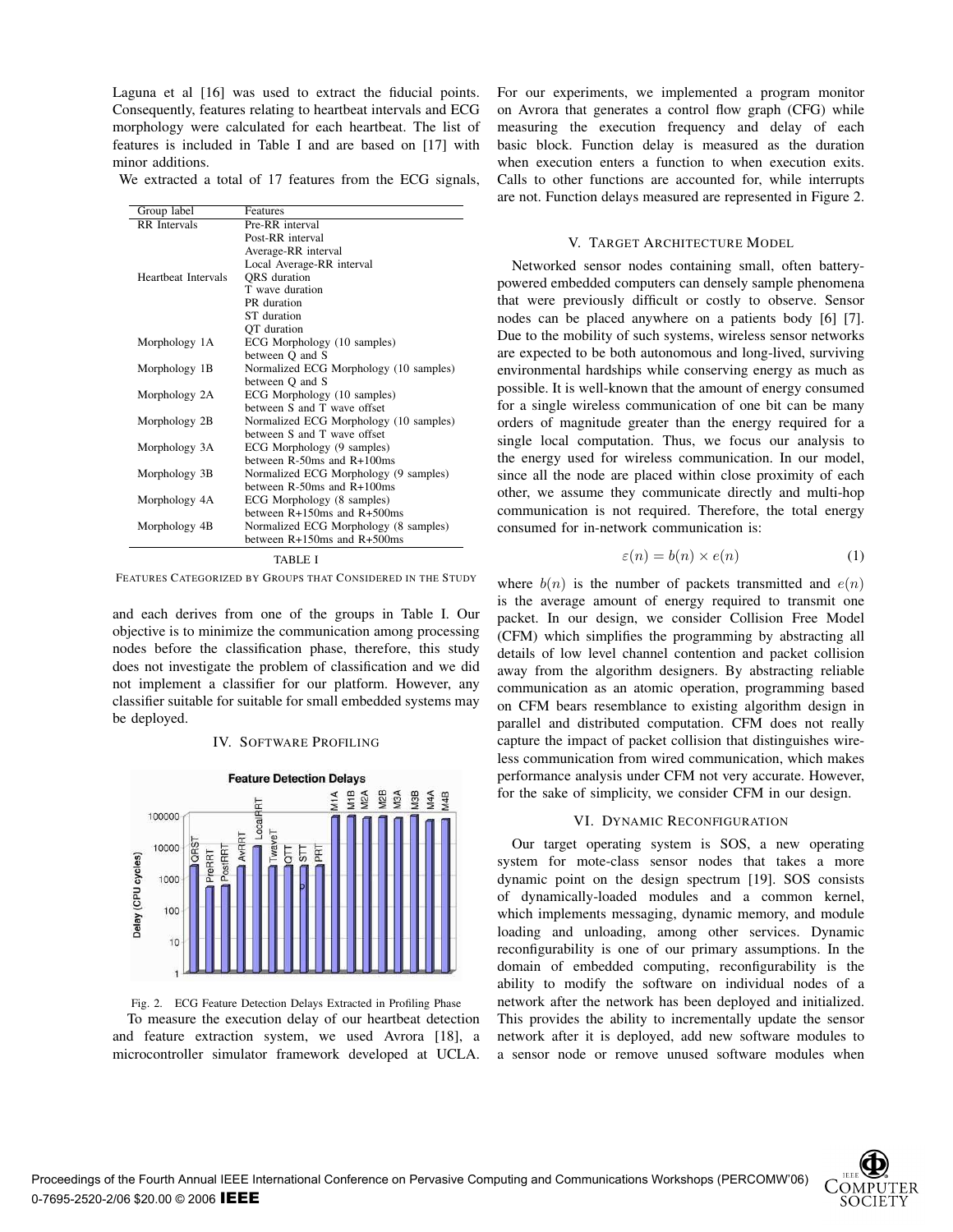they are no longer needed. The growing tensions between large hard to update networks and complex applications with incremental patches has made reconfigurability an issue that can no longer be ignored. SOS will support the a mechanism that enables over the air reprogramming of the sensor nodes. Using this methods, software modules may be modified, added or removed.

#### VII. FEATURE SET PARTITIONING

A hypergraph is a generalization of a graph, where the set of edges is replaced by a set of hyperedges. A hyperedge extends the notion of an edge by allowing more than two vertices to be connected by a hyperedge. Formally, a hypergraph  $H = (V, E^h)$  is defined as a set of vertices V and a set of hyperedges  $E^h$ , where each hyperedge is a subset of the vertex set  $V$  [20], and the size a hyperedge is the cardinality of this subset. Let  $w_i$  denote the weight of vertex  $v_i \in V$ . A K-way vertex partition  $\Pi = \{V_1, V_2, \ldots, V_k\}$  of H is said to be balanced if each  $V_i$  satisfies the following equation:

$$
W_k \le W_{avg}(1+\epsilon), \text{for} \quad k = 1, 2, \dots, K \tag{2}
$$

where,

$$
W_k = \sum_{v_i \in V_k} w_i \tag{3}
$$

$$
W_{avg} = \left(\sum_{v_i \in V} w_i\right) / K \tag{4}
$$

In a partition of H, a hyperedge that has at least one vertex in a partition is said to *connect* that partition. Connectivity set  $\Lambda_i$ of a hyperedge  $e_i$  is defined as the set of partitions connected by  $e_i$ . Connectivity  $\lambda_i = |\Lambda_i|$  of a hyperedge  $e_i$  denotes the number of partitions connected by  $e_i$ . A hyperedge  $h_i$  is said to be cut (external) if it connects more than one partitions (i.e.  $\lambda_j > 1$ ), and uncut (internal) otherwise (i.e.  $\lambda_j = 1$ ). Therefore, cut-size is defined as follows:

$$
\text{cutsize}(\Pi) = \sum_{e_j \in E^h} (\lambda_j - 1) \tag{5}
$$

Hence, the cut-size is equal to the number of cut nets. The hypergraph partitioning is defined as dividing it into two or more parts such that the cut-size is minimized, while a given balance criterion among the partition weights is achieved. The hypergraph partitioning problem is known to be NP-hard [21]. During the software partitioning, it is quite important to be able to divide the system specification into clusters so that the inter-cluster (inter-mote) connections are minimized. Hypergraphs can be used to naturally represent feature extraction algorithms. The vertices of the hypergraph are modeled as features and their weights represent the computational time required for features detection, and the hyperedges resembles the number of times a set of features are triggered simultaneously. Partitioning such graph such that the cut-size is minimized while the partitions are balanced can reduce the communication that is required among various processing units for classification phase (The vision is that all features selected must be classified on a local node, thus, in the events where selected features reside on distributed nodes, internode communication is inevitable). A high quality hypergraph partitioning algorithm greatly affects the feasibility, quality, and the cost of the resulting system.

We employed a hypergraph partitioning algorithm that is based on the multilevel paradigm. In the multilevel paradigm, a sequence of successively coarser hypergraphs is constructed. A bisection of the smallest hypergraph is computed and it is used to obtain a bisection of the original hypergraph by successively projecting and refining the bisection to the next level finer hypergraph. We have used hMETIS, a set of programs for partitioning hypergraphs implemented for PCs [22]. Same algorithm can be easily ported on a mobile computer such as a Pocket PC to facilitate dynamic reconfiguration. The vision is that the hypergraph information is collected real-time from the processing nodes of the wearable computer and the algorithm running on the motes are reconfigured accordingly. The number of partitions is determined as described below:

The deadline for performing preprocessing tasks as well as pattern recognition must be completed before the next heartbeat arrives. Let the heartbeat be  $N$  beats per minute (bpm). Therefore, the heartbeat period can be obtained from:

$$
T_{heartbeat} = 60/N \tag{6}
$$

Let the time required for preprocessing and pattern recognition be  $t_{pre}$  and  $t_{recog}$  respectively.

$$
t_{pre} + t_{recog} < \delta \times (T_{heartbeat}) \quad \text{where} \quad \delta < 1 \tag{7}
$$

The factor  $\delta$  is selected to be 0.9 to ensure a margin that prevents from overloading the processing units. Therefore, the maximum cpu time that may be assigned to pattern recognition is  $\delta \times (T_{heartbeat}) - t_{pre}$  where  $t_{pre}$  is fixed and can be computed during profiling stage. As described earlier, the weight on vertices represents the computational time for features.  $W_k$  is already outlined in Equation 4. Therefore, the following objective shall be accommodated:

Minimize K  
s.t.  

$$
W_k < t_{recog} \quad \forall k = 1..K \tag{8}
$$

To determine the value of  $K$ , we cosider the total time required for pattern recognition on all features ,  $T_{recog}$ , (extracted from profiling analysis). It is trivial that the lower bound on  $K$  can be obtained from the following Equation:

$$
K = T_{recog}/t_{recog}
$$
 (9)

Once partitioning is performed based on the lower bound value of  $K$ , the solution may be imbalanced and violates the constraint described in Equation 8. In this case, K must be incremented and the features are re-partitioned until a feasible solution is determined.

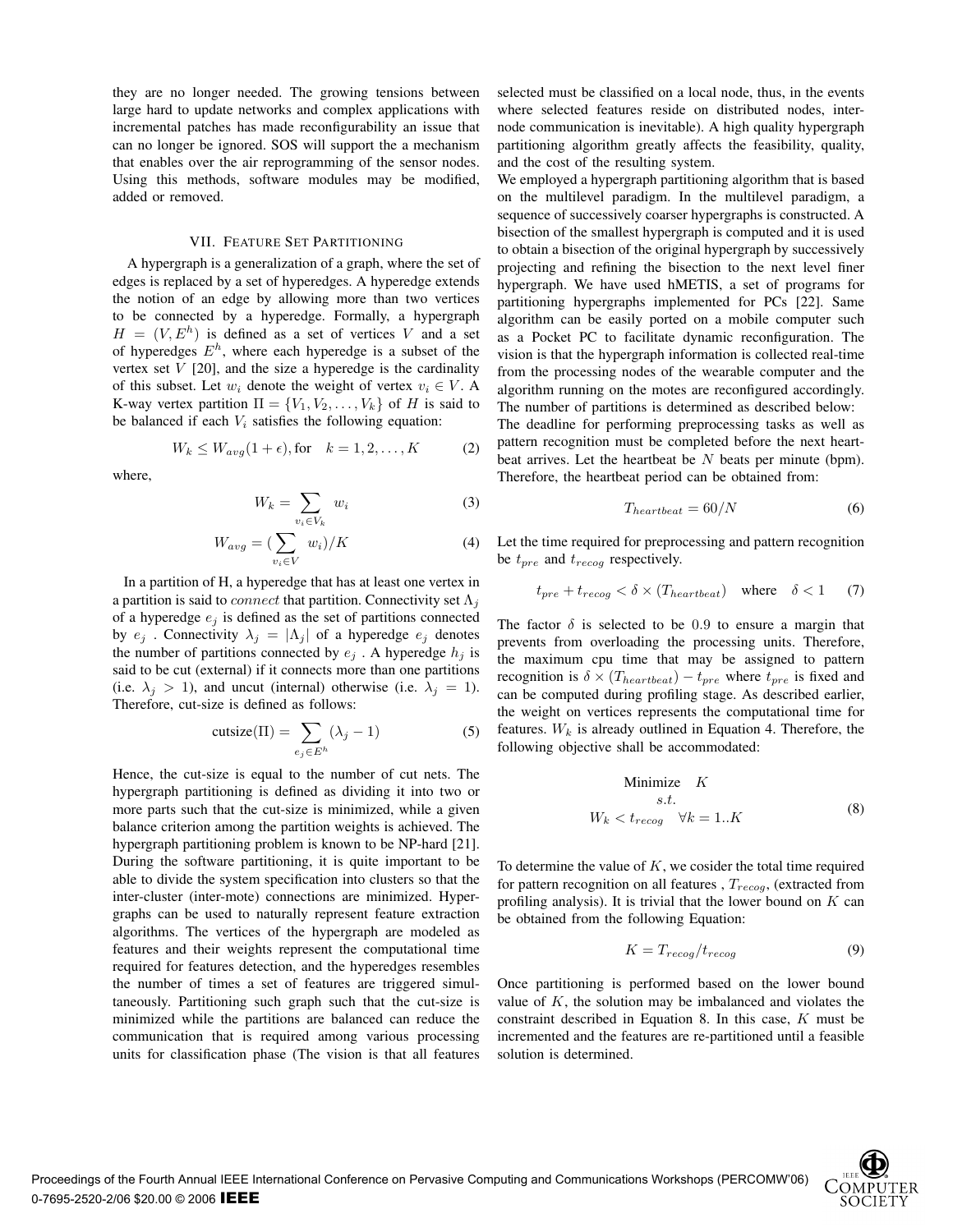|          | # of queries            | # of queries          | Transmission power   |
|----------|-------------------------|-----------------------|----------------------|
| Record # | exchanged with adaptive | exchanged with manual | saving with adaptive |
|          | partitioning            | partitioning          | partitioning $(\%)$  |
| 100      |                         | 62                    | 6200.00              |
| 101      | 10                      | 58                    | 580.00               |
| 102      | $\overline{0}$          | $\mathbf{0}$          | N/A                  |
| 103      | $\mathbf{0}$            | $\Omega$              | N/A                  |
| 104      | 31                      | 109                   | 351.61               |
| 105      | 45                      | 272                   | 604.44               |
| 106      | $\mathbf{0}$            | $\mathbf{0}$          | N/A                  |
| 107      | $\overline{0}$          | $\Omega$              | N/A                  |
| 118      | 6                       | 73                    | 1216.67              |
| 119      | $\overline{0}$          | $\mathbf{0}$          | N/A                  |
| 200      | 6                       | 129                   | 2150.00              |
| 201      | $\overline{0}$          | $\mathbf{0}$          | N/A                  |
| 202      | 0                       | $\Omega$              | N/A                  |
| 203      | $\mathbf{0}$            | 24                    | N/A                  |
| 205      | 5                       | 115                   | 2300.00              |
| 207      | 44                      | 715                   | 1625.00              |
| 208      | 11                      | 61                    | 554.55               |
| 209      | 145                     | 928                   | 640.00               |
| 210      | 32                      | 150                   | 468.75               |
| 212      | 173                     | 2609                  | 1508.09              |
| 213      | 58                      | 842                   | 1451.72              |
| 214      | 49                      | 559                   | 1140.82              |
| 215      | 22                      | 610                   | 2772.73              |
| 217      | $\mathbf{0}$            | $\overline{0}$        | N/A                  |
| 219      | $\overline{0}$          | $\theta$              | N/A                  |
| Average  | 25.52                   | 292.64                | 1146.71              |

TABLE II

NUMBER OF QUERIES EXCHANGED AMONG THE PROCESSING UNITS : SAMPLING RATE = 360 SAMPLE/SEC

|          | # of queries            | # of queries          | Transmission power   |
|----------|-------------------------|-----------------------|----------------------|
| Record # | exchanged with adaptive | exchanged with manual | saving with adaptive |
|          | partitioning            | partitioning          | partitioning $(\%)$  |
| 100      | 138                     | 2218                  | 1607.25              |
| 101      | 5                       | 16                    | 320                  |
| 102      | $\overline{0}$          | $\theta$              | N/A                  |
| 103      | $\mathbf{0}$            | $\theta$              | N/A                  |
| 104      | 88                      | 948                   | 1077.27              |
| 105      | 34                      | 884                   | 2600                 |
| 106      | $\mathbf{0}$            | $\mathbf{0}$          | N/A                  |
| 107      | $\overline{0}$          | $\mathbf{0}$          | N/A                  |
| 118      | 65                      | 1170                  | 1800                 |
| 119      | $\overline{0}$          | $\mathbf{0}$          | N/A                  |
| 200      | 13                      | 604                   | 4646.15              |
| 201      | $\overline{0}$          | $\mathbf{0}$          | N/A                  |
| 202      | $\boldsymbol{0}$        | $\Omega$              | N/A                  |
| 203      | 5                       | 289                   | 5780                 |
| 205      | 42                      | 602                   | 1433.33              |
| 207      | 43                      | 1198                  | 2786.05              |
| 208      | 165                     | 1317                  | 798.18               |
| 209      | 114                     | 1497                  | 1313.16              |
| 210      | 64                      | 1008                  | 1575                 |
| 212      | 260                     | 3245                  | 1248.08              |
| 213      | 126                     | 1653                  | 1311.90              |
| 214      | 23                      | 1202                  | 5226.09              |
| 215      | 9                       | 352                   | 3911.11              |
| 217      | $\mathbf{0}$            | $\overline{0}$        | N/A                  |
| 219      | $\overline{0}$          | $\Omega$              | N/A                  |
| Average  | 47.76                   | 728.12                | 1524.54              |

TABLE III

NUMBER OF QUERIES EXCHANGED AMONG THE PROCESSING UNITS : SAMPLING RATE = 100 SAMPLE/SEC

VIII. EXPERIMENTAL ANALYSIS

This section presents various experimental analysis performed to exhibit the effectiveness of our technique. All the

experiments were carried out with ECG signals from MIT-BIH Arrhythmia database. The MIT-BIH Arrhythmia database